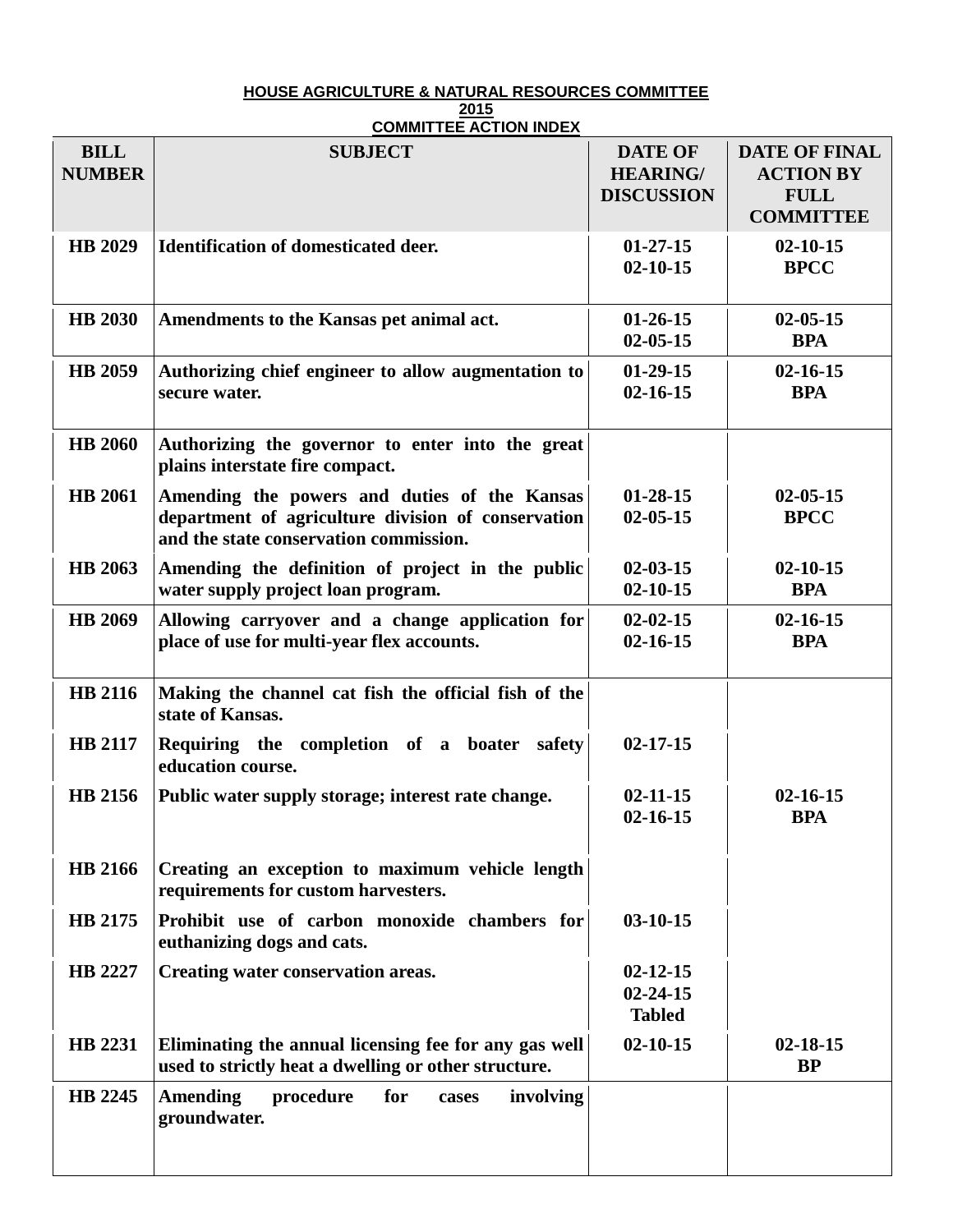| <b>BILL</b><br><b>NUMBER</b> | <b>SUBJECT</b>                                                                                                           | <b>DATE OF</b><br><b>HEARING/</b><br><b>DISCUSSION</b> | <b>DATE OF FINAL</b><br><b>ACTION BY</b><br><b>FULL</b><br><b>COMMITTEE</b> |
|------------------------------|--------------------------------------------------------------------------------------------------------------------------|--------------------------------------------------------|-----------------------------------------------------------------------------|
| HB 2278                      | Removing reference to the association of official<br>analytical chemists in agricultural liming materials<br>provisions. | $02 - 18 - 15$<br>$02 - 24 - 15$                       | $02 - 24 - 15$<br><b>BP</b>                                                 |
| HB 2279                      | Amending the administrative hearing process for the<br>department of agriculture.                                        |                                                        |                                                                             |
| HB 2293                      | Amending statutes concerning dangerous regulated<br>animals.                                                             |                                                        |                                                                             |
| <b>HB 2303</b>               | Allowing the secretary of health and environment to<br>establish variances to water quality standards.                   | $03 - 11 - 15$<br>$03-17-15$                           |                                                                             |
| <b>HB 2304</b>               | Creating the local conservation lending program.                                                                         | $03 - 11 - 15$<br>$03 - 18 - 15$                       |                                                                             |
| <b>HB 2305</b>               | an institutional<br>license<br><b>Creating</b><br>practice<br>to<br>veterinary medicine.                                 | $02 - 19 - 15$                                         | $02 - 19 - 15$<br><b>BP</b>                                                 |
| <b>HB 2310</b>               | Excepting certain persons from the chemigation<br>permit requirements.                                                   |                                                        |                                                                             |
| HB 2327                      | Making the meteorite the official rock of the state of<br>Kansas.                                                        |                                                        |                                                                             |
| HB 2329                      | Creating a program to research the use of industrial<br>hemp.                                                            | $02 - 23 - 15$                                         | $02 - 24 - 15$<br><b>BP</b>                                                 |
| HB 2341                      | Prioritizing options for disposal of seized wildlife.                                                                    | $02 - 23 - 15$                                         |                                                                             |
| <b>HB</b> 2351               | Allowing conservation districts to sponsor local<br>enhanced management areas.                                           |                                                        |                                                                             |
| HB 2364                      | Removing sunset on the veterinary training program<br>for rural Kansas.                                                  | $02 - 19 - 15$<br>$03-10-15$                           | $02 - 19 - 15$<br><b>BP</b>                                                 |
|                              |                                                                                                                          |                                                        |                                                                             |
|                              | <b>SENATE BILLS</b>                                                                                                      |                                                        |                                                                             |
| <b>SB36</b>                  | Allowing carryover and a change application for<br>place of use for multi-year flex accounts.                            | $03-12-15$<br>$03-17-15$<br>$03 - 18 - 15$             | $03 - 18 - 15$<br><b>BPA</b>                                                |
| <b>SB46</b>                  | <b>Identification of domesticated deer.</b>                                                                              | $03-09-15$                                             | $03-09-15$<br><b>BPCC</b>                                                   |
| <b>SB52</b>                  | Authorizing chief engineer to allow augmentation to<br>secure water.                                                     | $03-12-15$<br>$03-17-15$                               | $03 - 17 - 15$<br><b>BPA</b>                                                |